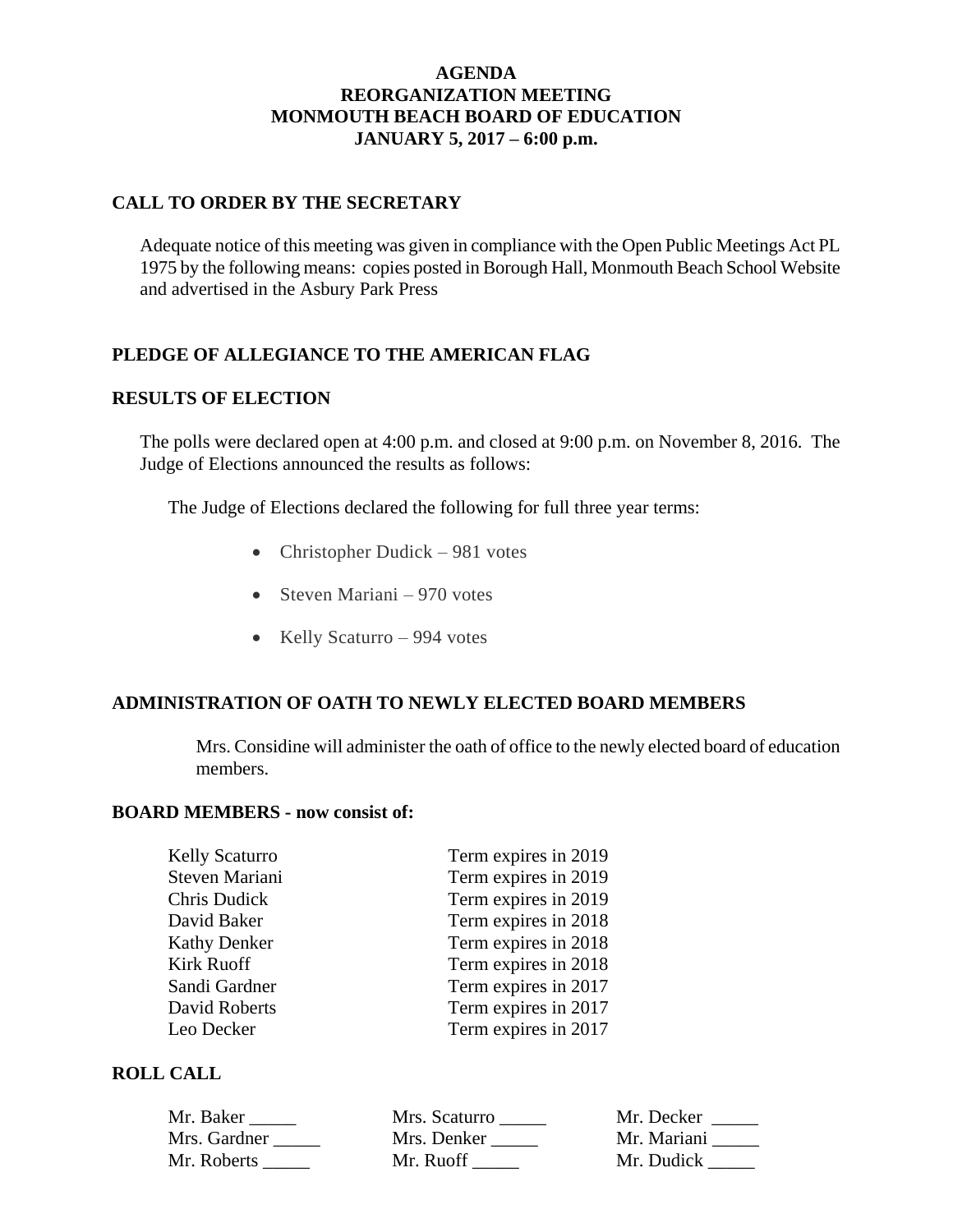## **NOMINATION AND ELECTION OF PRESIDENT**

The Board Secretary called for nominations for President:

nominated for President of the Board of Education and seconded the motion.

was elected President of the Board of Education by the following roll call vote:

| Mr. Baker    | Mrs. Scaturro | Mr. Decker  |
|--------------|---------------|-------------|
| Mrs. Gardner | Mrs. Denker   | Mr. Mariani |
| Mr. Roberts  | Mr. Ruoff     | Mr. Dudick  |

### **NOMINATION AND ELECTION OF VICE PRESIDENT**

The President called for nominations of Vice-President.

\_ nominated \_\_\_\_\_\_\_\_ for Vice President of the Board of Education and \_\_\_\_\_\_\_\_\_ seconded the motion.

\_\_\_\_\_\_\_\_\_ was elected Vice-President of the Board of Education by the following roll call vote:

| Mr. Baker    | Mrs. Scaturro | Mr. Decker  |
|--------------|---------------|-------------|
| Mrs. Gardner | Mrs. Denker   | Mr. Mariani |
| Mr. Roberts  | Mr. Ruoff     | Mr. Dudick  |

## **APPOINTMENT OF BOARD SECRETARY**

BE IT RESOLVED to appoint Linda Considine as Interim Business Administrator/Board **Secretary** 

### **PARLIAMENTARY PROCEDURES**

BE IT RESOLVED to adopt Roberts Rules of Order as the official parliamentary procedure manual to be used to conduct meetings and appoint the board secretary and board attorney to act as the parliamentarians for the calendar year 2017.

## **APPOINTMENT OF SCHOOL FUNDS INVESTOR**

BE IT RESOLVED to appoint the Business Administrator/Board Secretary as the School Funds Investor.

### **SET TIME AND DATES OF REGULAR BOARD MEETINGS –**

BE IT RESOLVED to set the following dates for board meetings which will begin at 7:30 p.m: -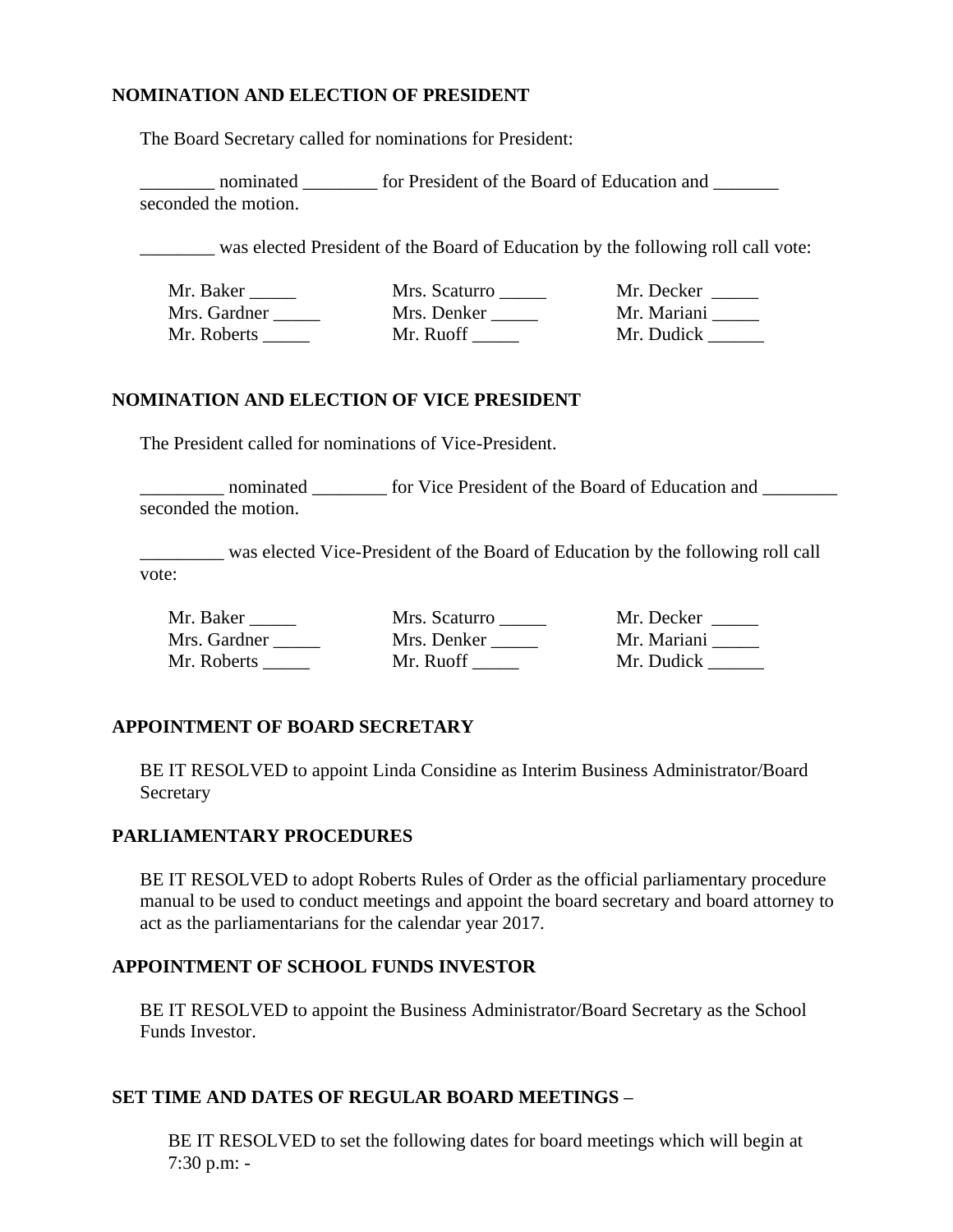| January 19   | Third Thursday         |
|--------------|------------------------|
| February 16  | Third Thursday         |
| March 16     | Third Thursday         |
| April 20     | Third Thursday         |
| May 18       | Third Thursday         |
| June 15      | Third Thursday         |
| July 20      | Third Thursday         |
| August 17    | Third Thursday         |
| September 21 | Third Thursday         |
| October 19   | Third Thursday         |
| November 9   | <b>Second Thursday</b> |
| December 14  | Second Thursday        |

Circumstances may force the rescheduling or addition of meetings. In such cases, notice will be given as provided in the Open Public Meetings Act

## **DESIGNATION OF BANK AS OFFICIAL DEPOSITORY FOR SCHOOL FUNDS**

BE IT RESOLVED to appoint Investors Bank as official depository

### **AUTHORIZATION OF PERSONS TO SIGN CHECKS**

BE IT RESOLVED to appoint the following persons to sign checks:

General Fund:

President or Vice President, Superintendent and Business Administrator

Agency, Petty Cash and Student Activity: Superintendent or President and Business Administrator

### Payroll:

Superintendent or President and Business Administrator

#### **PETTY CASH FUNDS**

BE IT RESOLVED to set up two petty cash funds for the calendar year 2017 as follows:

Board of Education \$1,000 School Office \$ 100

## **APPOINTMENT OF MEDICAL INSPECTOR**

BE IT RESOLVED to appoint Dr. Morgan as medical inspector for the calendar year 2017 at a stipend of \$4,000.00

### **APPOINTMENT OF ATTORNEY**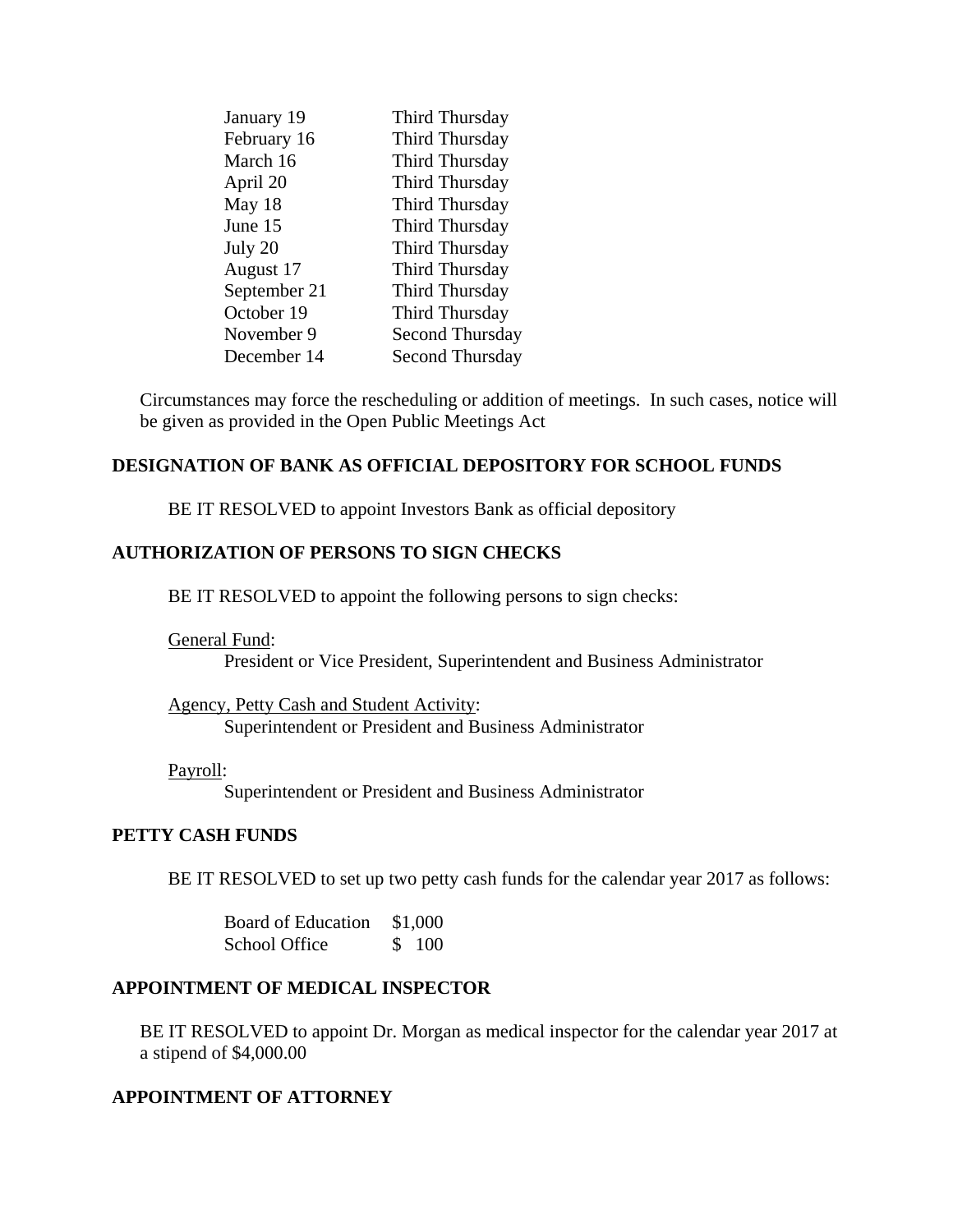WHEREAS, there exists a need for legal services and to hire an attorney; and

WHEREAS, such legal services can be provided only by a licensed attorney and the firm of Kenny, Gross, Kovats, Campbell and Parton of Red Bank is so recognized as such a firm; and

WHEREAS, funds are or will be available for this purpose at an hourly rate of \$145.

## BE IT RESOLVED BY THE MONMOUTH BEACH that:

- 1. The legal firm of Kenny, Gross, Kovats, Campbell and Parton, namely Douglas Kovats, of Red Bank is hereby retained to provide auditing services necessary in conjunction
- 2. The contract is awarded without competitive bidding as a "Professional Service" in accordance with the Public School Contracts Law, NJSA 18A:18A(a)(1), because it is for services performed by persons authorized by law to practice a recognized profession.
- 3. The anticipated term of this contract is 1 year.
- 4. Kenny, Gross, Kovats, Campbell and Parton of Red Bank has completed and submitted a Business Entity Disclosure Certification.
- 5. A copy of this resolution as well as the contract shall be placed on file with the Secretary of the Board.

# **APPOINTMENT OF ARCHITECT**

WHEREAS, there exists a need for architectural services and to hire an architect; and

WHEREAS, such services can be provided only by a licensed architect and the firm of Kellenyi, Johnson & Wagner, and Eric Wagner of Red Bank is so recognized as such a firm; and

WHEREAS, funds are or will be available for this current projects that are to be completed

## BE IT RESOLVED BY THE MONMOUTH BEACH that:

- 1. The architectural services of the firm Kellenyi, Johnson & Wagner, and Eric Wagner, of Red Bank is hereby retained to provide architectural services necessary in conjunction with existing projects at a contract cost of \$140 per hour
- 2. The contract is awarded without competitive bidding as a "Professional Service" in accordance with the Public School Contracts Law, NJSA 18A:18A(a)(1), because it is for services performed by persons authorized by law to practice a recognized profession.
- 3. The anticipated term of this contract is 1 year or upon completion of project
- 4. Kellenyi, Johnson & Wagner, and Eric Wagner, of Red Bank has completed and submitted a Business Entity Disclosure Certification.
- 5. A copy of this resolution as well as the contract shall be placed on file with the Secretary of the Board.

## **APPOINTMENT OF AUDITOR**

WHEREAS, there exists a need for auditing services and to hire an auditor; and

WHEREAS, such auditing services can be provided only by a licensed auditor and the firm of Robert Hulsart, Jr. & Company of Wall Township is so recognized as such a firm; and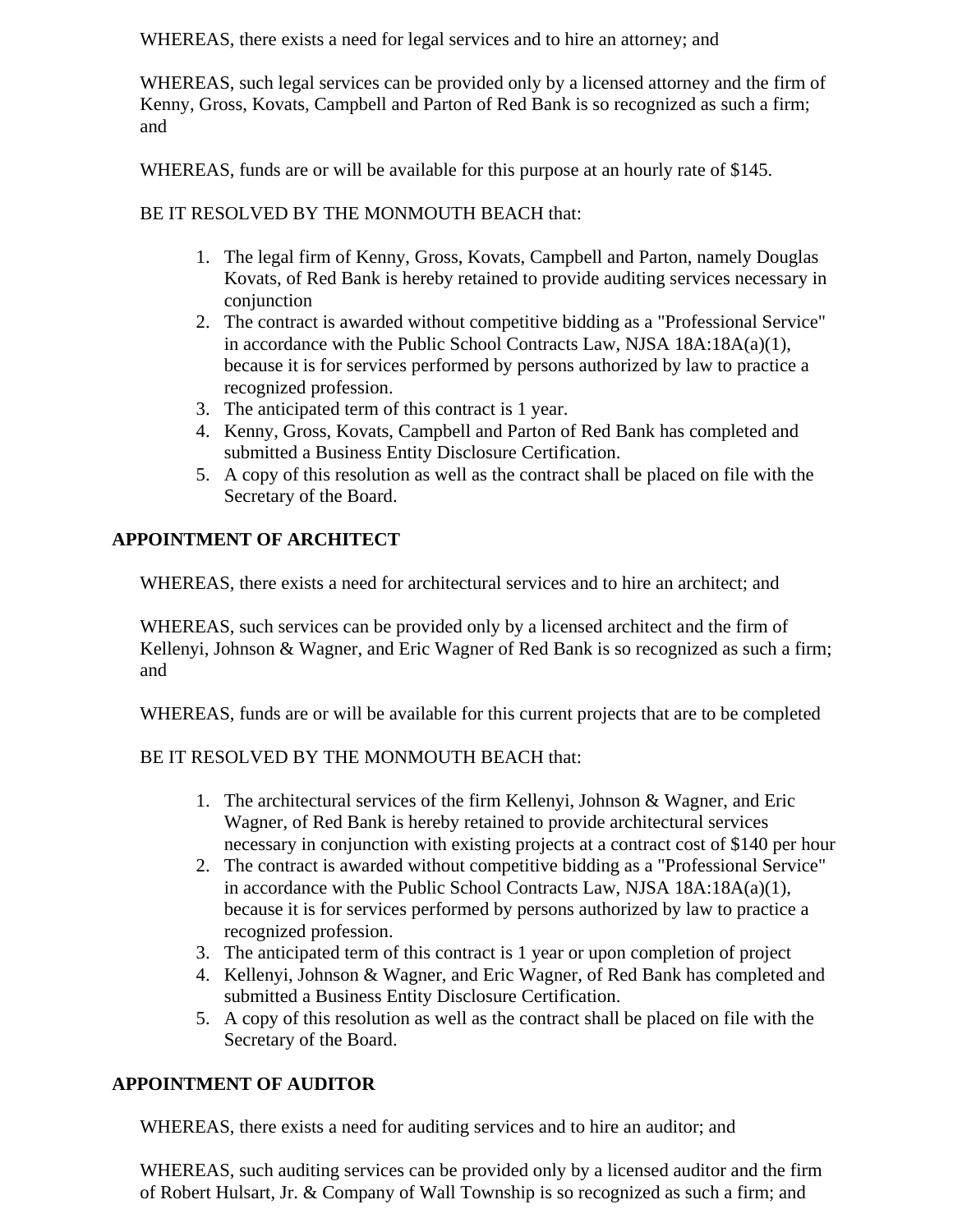WHEREAS, funds in the amount of \$12,000 are or will be available for this purpose.

# BE IT RESOLVED BY THE MONMOUTH BEACH that:

- 1. The auditing firm of Robert Hulsart, Jr., of Wall Township is hereby retained to provide auditing services necessary in conjunction
- 2. The contract is awarded without competitive bidding as a "Professional Service" in accordance with the Public School Contracts Law, NJSA 18A:18A(a)(1), because it is for services performed by persons authorized by law to practice a recognized profession.
- 3. The Board of Education is required to review the report prior to the engagement of the annual audit, and to acknowledge its review of the report in the minutes that authorizes the engagement of the public school accountant.
- 4. The anticipated term of this contract is 1 year.
- 5. Robert Hulsart, Jr. has completed and submitted a Business Entity Disclosure Certification.
- 6. A copy of this resolution as well as the contract shall be placed on file with the Secretary of the Board.

# **APPOINT OF POLICY CONSULTANT**

WHEREAS, there exists a need for policy review services of the Monmouth Beach Board of Education.

WHEREAS, it has been determined that such policy review services are specialized in nature, require expertise in the field of policy review and can be provided only by someone with knowledge of policy and is not reasonably possible to describe the required services with written bid specifications, and

WHEREAS, funds are or will be available for this purpose in an amount not to exceed \$4,000.00.

## NOW, THEREFORE BE IT RESOLVED, BY THE MONMOUTH BEACH BOARD OF EDUCATION IN THE COUNTY OF MONMOUTH, AS FOLLOWS:

- 1. The policy review services firm of Strauss Esmay Associates, Toms River, NJ 08753, is hereby retained to provide policy review services necessary.
- 2. This contract is awarded without competitive bidding as "Extraordinary Unspecifiable Services" in accordance with the Public School Contracts Law, N.J.S.A.18A:18A(a)(1) because it is for services performed by persons that cannot be reasonably described and bid.
- 3. A copy of this resolution as well as the contract shall be placed on file with the Secretary of the Board.

# **APPOINTMENT OF SPECIAL EDUCATION SERVICES**

BE IT RESOLVED to appoint the following vendors to provide services to students in our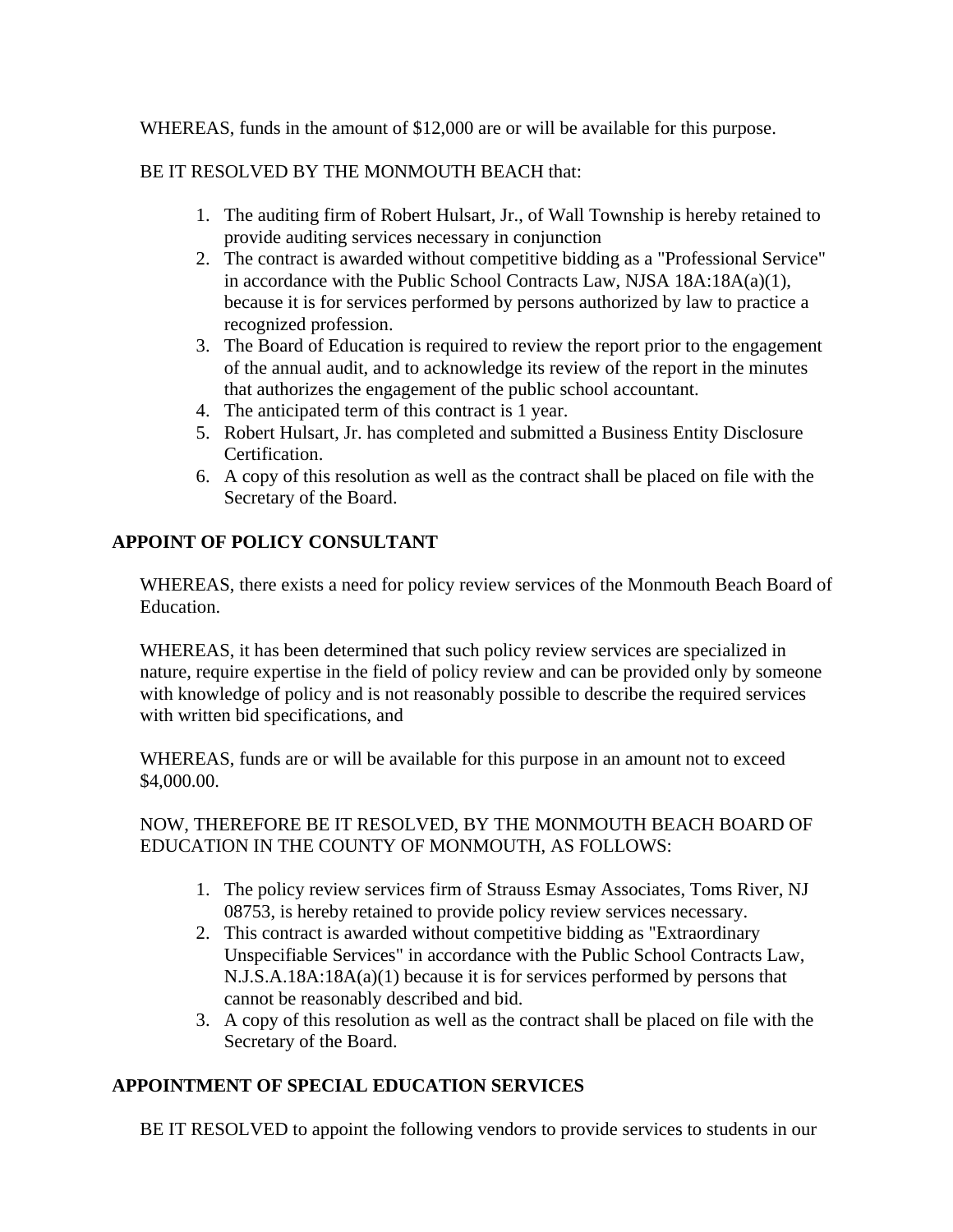district:

Suzanne Shafritz - Occupational Therapy Tender Touch – Occupational Therapy

## **APPOINTMENT OF ASBESTOS MANAGER**

BE IT RESOLVED to appoint Robert Seidel as Asbestos Manager

## **APPOINTMENT OF PEST MANAGEMENT COORDINATOR**

BE IT RESOLVED to appoint Robert Seidel as Pest Management Coordinator

### **DESIGNATION OF NEWSPAPERS AND POSTING FOR PUBLIC MEETINGS ACT**

Asbury Park Press, Link, and Monmouth Beach School, Monmouth Beach School Website

### **APPOINTMENT TO MONMOUTH EDUCATIONAL SERVICES COMMISSION**

BE IT RESOLVED to appoint Michael Ettore as representative to Monmouth County Educational Services Commission

### **ADOPT ALL PRESENT BOARD POLICIES AND BY LAWS**

BE IT RESOLVED to adopt all Policies and By Laws presently in effect.

### **ADOPT ALL PRESENT TEXTBOOKS AND CURRICULA**

BE IT RESOLVED to adopt all textbooks and the following Curriculum as follows:

#### **Guide Adoption or Revision Date**

| Career Ed. and Family & Life Skills | August 2012 & August 2016            |
|-------------------------------------|--------------------------------------|
| <b>Computer Technology</b>          | October 2015 & August 2016           |
| Gifted and Talented                 | October 2015 (K-8)                   |
| Health                              | October 2015 (K-8)                   |
| Language Arts Literacy              | September 2014 & October 2015        |
| <b>Mathematics</b>                  | September 2014 $&$ August 2016       |
| <b>Physical Education</b>           | August 2012 & October 2015           |
| Art                                 | December $2012$ (K-8)                |
| Music                               | December 2012 & October 2016         |
| Science                             | January 2015, August 2016, (upcoming |
|                                     | September 2017 $(K-5)$               |
| <b>Social Studies</b>               | August 2012 & October, 2016          |
| Word Language                       | August 2012 & October 2016           |
| Preschool - Creative Curriculum     | January 2015                         |
| Guidance Plan and I $&$ R S         | September 2013                       |

(See attachment for grade specific curricula)

## **ADOPT UNIFORM MINIMUM CHART OF ACCOUNTS AND IMPLEMENT BUDGET FOR THE CALENDAR YEAR 2017 (HANDBOOK 2R2)**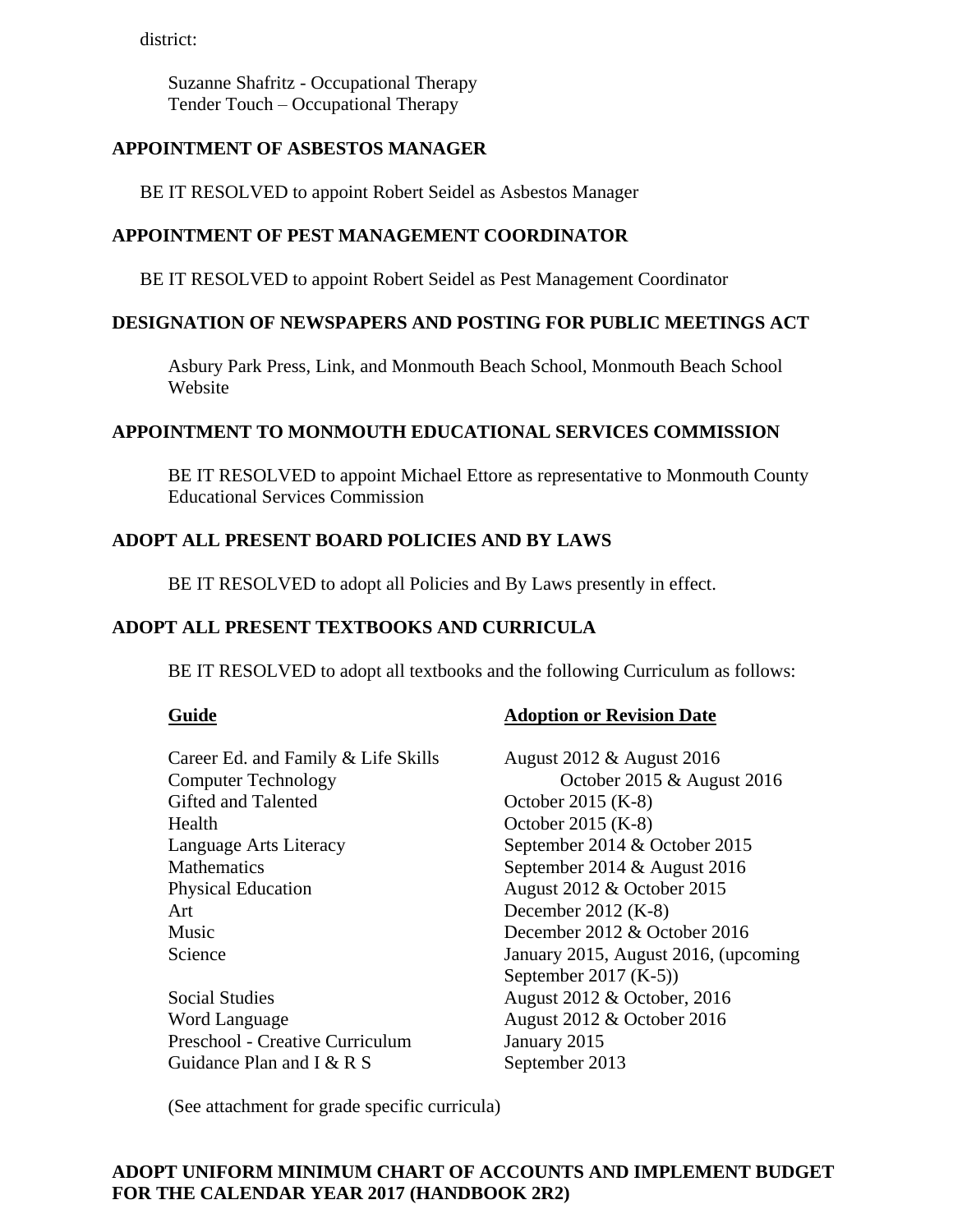BE IT RESOLVED to adopt the Uniform Minimum Chart of Accounts for New Jersey Public Schools and School District Budget for the calendar year 2017.

## **APPOINT TAX SHELTER ANNUITY COMPANIES**

BE IT RESOLVED to appoint Equitable, Siracusa, Metlife, and Valic and as companies offering 403B plans to our district

## **APPOINT AFFIRMATIVE ACTION OFFICER**

BE IT RESOLVED to appoint Joshua DeSantis as Affirmative Action Officer

### **APPOINT SUBSTANCE AWARENESS COORDINATOR**

BE IT RESOLVED to appoint Susan Gillick as Substance Awareness Coordinator

### **APPOINT PUBLIC AGENCY COMPLIANCE OFFICER**

BE IT RESOLVED to appoint Linda Considine as Designated Public Agency Compliance Officer

### **APPOINT 504 OFFICER**

BE IT RESOLVED to appoint Joshua DeSantis as our 504 Officer

## **DESIGNATION OF CUSTODIAN OF PUBLIC RECORDS**

BE IT RESOLVED to appoint Linda Considine as Custodian of Public Records

### **APPOINTMENT OF ATTENDANCE OFFICER**

BE IT RESOLVED to appoint Joshua DeSantis as Attendance Officer

## **RESOLUTION ON INVOKING THE DOCTRINE OF NECESSITY**

WHEREAS, the School Ethics Act, N.J.S.A. 18A:12-21 et seq. was enacted by the New Jersey State Legislature to ensure and preserve public confidence in school board members and school administrators and to provide specific ethical standards to guide their conduct; and

WHEREAS, questions have arisen regarding how a Board should invoke the Doctrine of Necessity when a quorum of a board of education has conflicts of interest on a matter required to be voted upon; and

WHEREAS, the School Ethics Commission has provided some guidance in Public Advisory Opinion A03-98 (April 1, 1998), but finds that there is a need to repeat and clarify its opinion; and

WHEREAS, the opinion set forth that, when it is necessary for a Board to invoke the Doctrine of Necessity, the Board should state publicly that it is doing so, the reason that such action is necessary and the specific nature of the conflicts of interest; and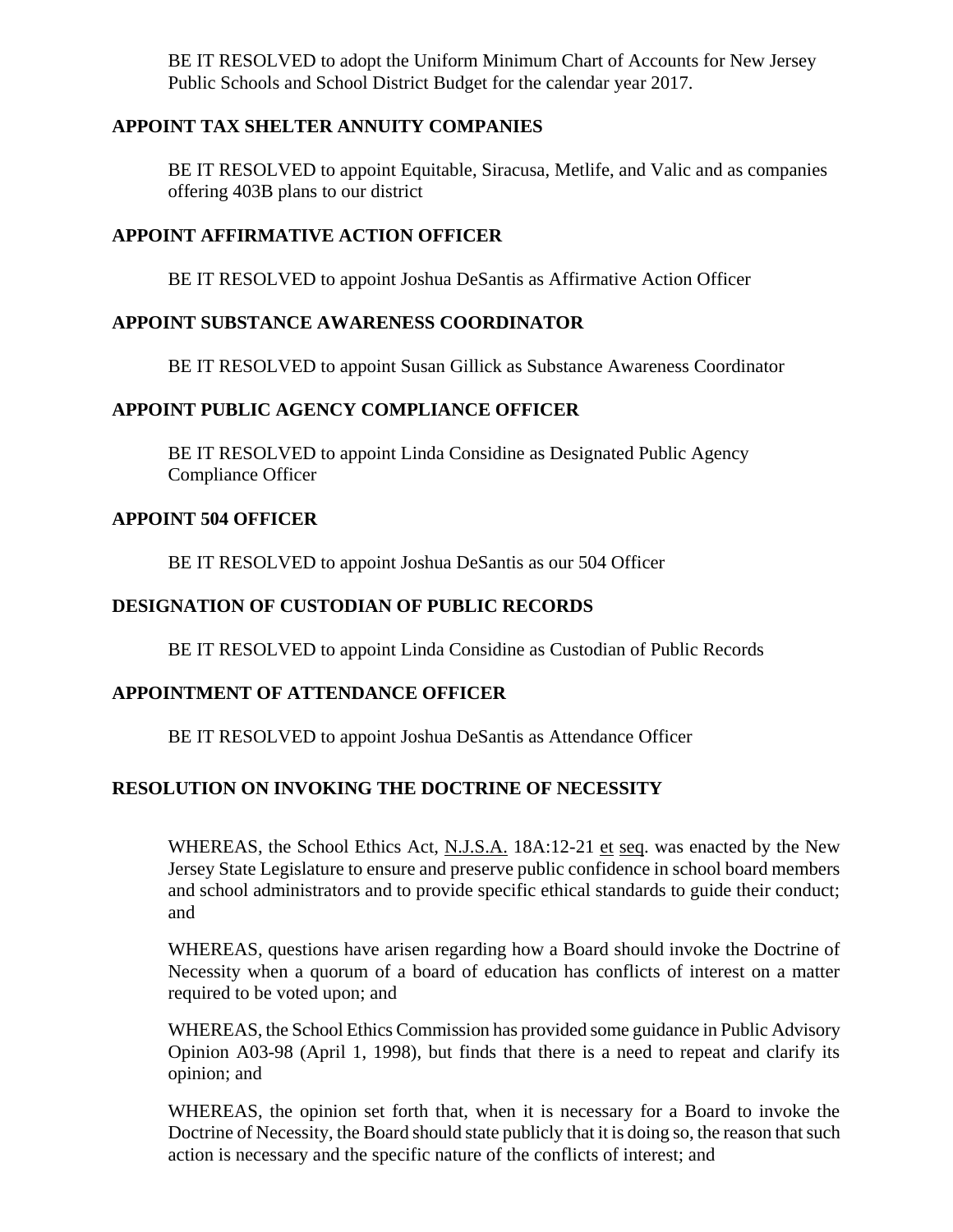WHEREAS, the opinion further provided that if the Board must invoke the Doctrine of Necessity not just to vote, but also to form a negotiations committee because it is without even three members to serve as a committee, then the Board must determine whether to act as a committee of the whole or to choose a smaller negotiations committee from among its members after stating publicly its reason for doing so as set forth above; and

WHEREAS, in keeping with the Legislative purpose as set forth in N.J.S.A. 18A:12-22(a), the School Ethics Commission views public disclosure of conflicts of interest to be paramount when it is necessary to invoke the Doctrine of Necessity;

NOW THEREFORE BE IT RESOLVED that the School Ethics Commission hereby requires Boards of Education and Charter School Boards of Trustees that must invoke the Doctrine of Necessity to adopt a resolution setting forth that they are invoking the Doctrine, the reason for doing so and the specific nature of the conflicts of interest; and

BE IT FURTHER RESOLVED that Boards of Education and Charter School Boards of Trustees that invoke the Doctrine are directed to read the resolution at a regularly scheduled public meeting, post it where it posts public notices for 30 days and provide the Commission with a copy;

BE IT FURTHER RESOLVED that the Commission shall distribute this Resolution to the county superintendents for distribution to the school districts and charter schools, the New Jersey School Boards Association, the New Jersey Principals and Supervisors Association, the New Jersey Association of School Administrators, the New Jersey Association of School Business Officials and the New Jersey Education Association.

## **APPOINTMENT OF PURCHASING AGENT**

BE IT RESOLVED to appoint Linda Considine as District Purchasing Agent as follows:

WHEREAS 18A:18A-2 provides that a board of education shall assign the authority, responsibility and accountability for the purchasing activity of the board of education to a person or persons who shall have the power to prepare advertisements, to advertise for and receive bids and to award contracts as permitted by this chapter, and

WHEREAS 18A:18A-3 provides that contracts, awarded by the purchasing agent that do not exceed in the aggregate in a contract year the bid threshold (Currently \$40,000, may be awarded by the purchasing agent without advertising for bids when so authorized by board resolution, and

WHEREAS 18A:18A-37, c. provides that all contracts that are in the aggregate less than 15% of the bid threshold (Currently \$6,000) may be awarded by the purchasing agent without soliciting competitive quotations if so authorized by board resolution,

NOW, THEREFORE BE IT RESOLVED, that the Monmouth Beach Board of Education pursuant to the statutes cited above hereby appoints Linda Considine as its duly authorized purchasing agent(s) as referenced by 18A:18A-2 of the new law that states the Purchasing agent means the secretary, business administrator and is duly assigned the authority, responsibility and accountability for the purchasing activity of the Monmouth Beach Board of Education up to \$40,000 and

BE IT FURTHER RESOLVED, that Linda Considine is hereby authorized to award contracts on behalf of the Monmouth Beach Board of Education that are in the aggregate less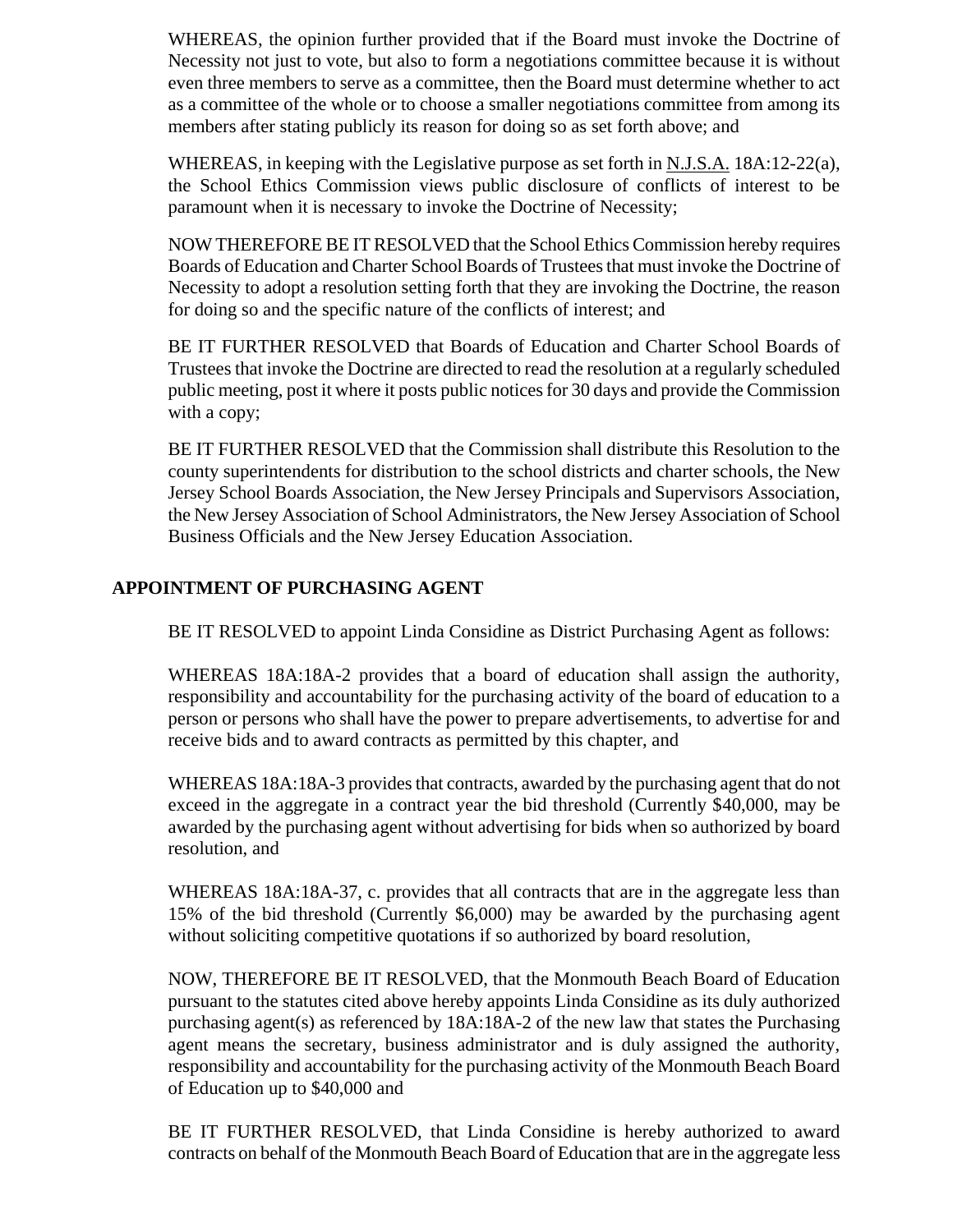than 15% of the Bid threshold (Currently \$6,000) without soliciting competitive quotations, and

BE IT FURTHER RESOLVED, that Linda Considine is hereby authorized to seek competitive quotations, when applicable and practicable, before awarding contracts, when contracts in the aggregate exceed 15% of the bid threshold (Currently \$6,000) but less than the bid threshold of \$40,000

## **ANNUAL TUITION RATE**

BE IT RESOLVED to approve the following tuition rate for the calendar year 2017: Kindergarten through  $8<sup>th</sup>$  grade at a rate of \$5,500 per year

## **STATE HEALTH BENEFIT WAIVER**

BE IT RESOLVED to adopt the following resolution for WAIVER OF COVERAGE OF STATE HEALTH BENEFITS:

WHEREAS, employees are permitted to waive their SHBP medical and prescription coverage - provided they have other health care coverage, and

WHEREAS, a State Health Benefits Program Coverage Waiver/Reinstatement Form and Active Employee Health Benefits Application must be submitted through the Board of Education Office to the SHBP in order to waive SHBP medical and prescription coverage, and

WHEREAS, to reinstate coverage under the SHBP, an employee must once again complete a State Health Benefits Program Coverage Waiver/Reinstatement Form and Active Employee Health Benefits Application, and

WHEREAS, the employee must notify the SHBP within 30 days of the loss of the other coverage and provide proof of loss of that coverage. And

WHEREAS, reinstatement will be effective immediately following the loss of the employee's other health plan coverage,

NOW THEREFORE BE IT RESOLVED, that the Monmouth Beach Board of Education offers the opt out plan to all active eligible employees, and

BE IT FURTHER RESOLVED, those active eligible employees who are eligible for other health care coverage will receive an incentive payment in accordance with State Guidelines of their premium plan, and

BE IT FURTHER RESOLVED, the incentive payment will be made twice a year on the closest pay date to February and June each year.

BE IT FURTHER RESOLVED, that the form of Cafeteria Plan shall be instituted effective January 1, 2017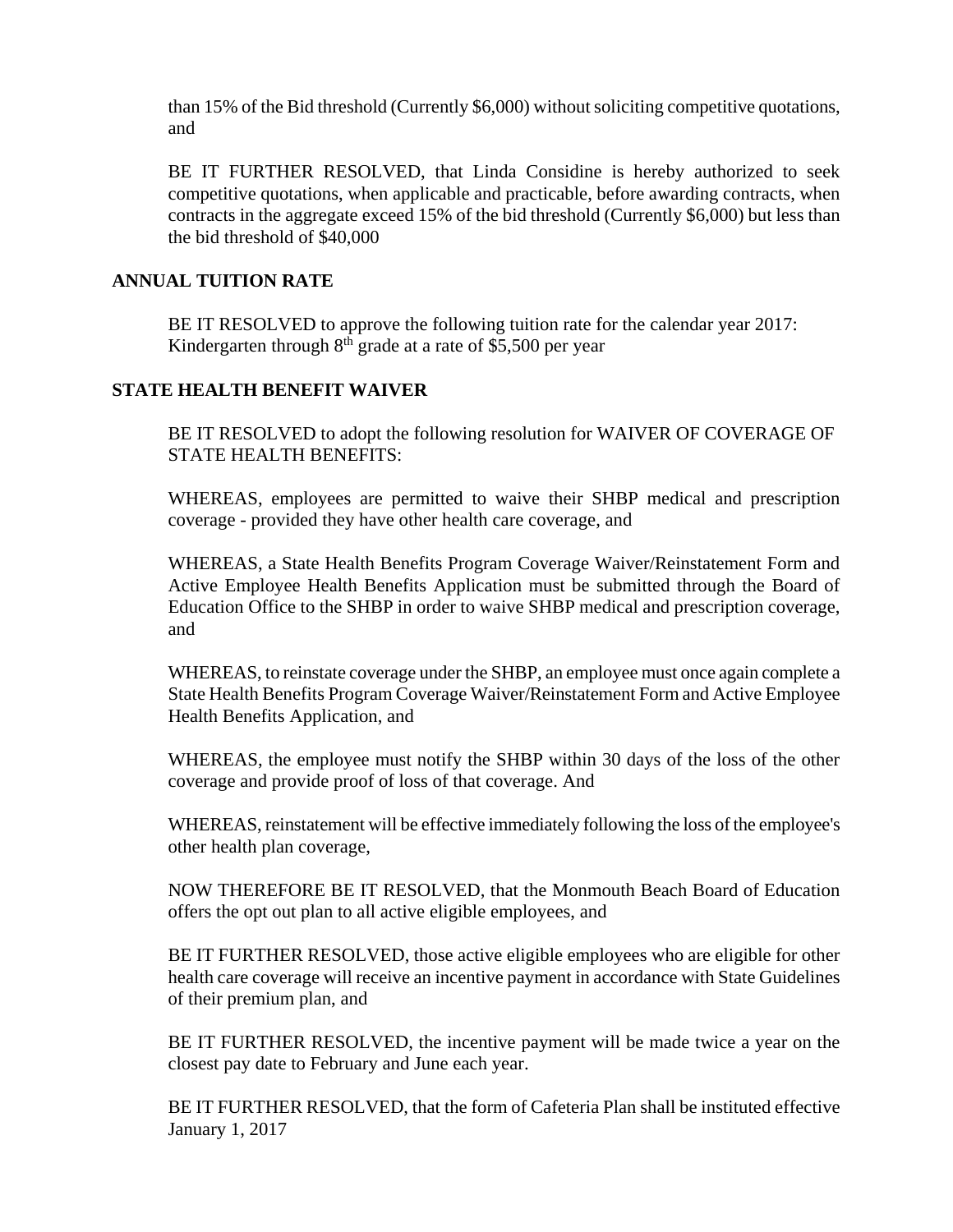## **APPROVAL FOR WORKSHOPS, CONFERENCES, MEETINGS, SEMINARS AND CONVENTIONS**

BE IT RESOLVED that the Monmouth Beach Board of Education approve staff members to attend workshops, conferences, meetings, seminars and conventions as deemed appropriate and approved by the Superintendent for the calendar year 2017 and receive reimbursement not to exceed \$250 per staff member in accordance with the amounts established by NJAC  $6A.23B-1.1$ 

BE IT FURTHER RESOLVED that the Board of Education approves travel and related expense reimbursement in accordance with NJAC 6A:23B-1.2(b) to a maximum expenditure of \$25,000 for all staff and board members

BE IT RESOLVED to adopt the following Board Travel resolution:

WHEREAS, The Monmouth Beach Board of Education is required pursuant to N.J.S.A. 18A:11-12 to adopt policy and approve travel expenditures by district employees and board members using local, State, or Federal funds to ensure that travel is educationally necessary and fiscally prudent; and

WHEREAS, The Board of Education is authorized pursuant to N.J.S.A. 18A:11-12(h) to authorize travel for multiple months so long as the approval is itemized by event, total cost, and number of board members or employees attending the event; and

WHEREAS, The Board of Education has determined that the training and informational programs sponsored by NJSBA and set forth below are directly related to and within the scope of board members' duties; and

WHEREAS, The Board of Education has determined that the training and informational programs sponsored by NJSBA and set forth below are directly related to and within the scope of the listed job title's current responsibilities and the board's professional development plan; and

WHEREAS, The Board of Education has determined that participation in the NJSBA training and informational programs requires school district travel expenditures and that this travel is critical to the instructional needs of the district and/or furthers the efficient operation of the district; and

WHEREAS, The Board of Education has determined that the school district travel expenditures to NJSBA programs are in compliance with State travel guidelines as established by the Department of the Treasury and within the guidelines established by the federal Office of Management and Budget; and are consistent with guidance provided by the Commissioner of Education, and except as superseded by conflicting provision of Title 18A of the New Jersey Statutes; and

WHEREAS, The Board of Education finds that a mileage reimbursement rate equal to that of the current federal Internal Revenue Service mileage reimbursement rate per mile is a reasonable rate; and

WHEREAS, The Board of Education has determined that participation in the NJSBA training and informational programs is in compliance with the district policy on travel; and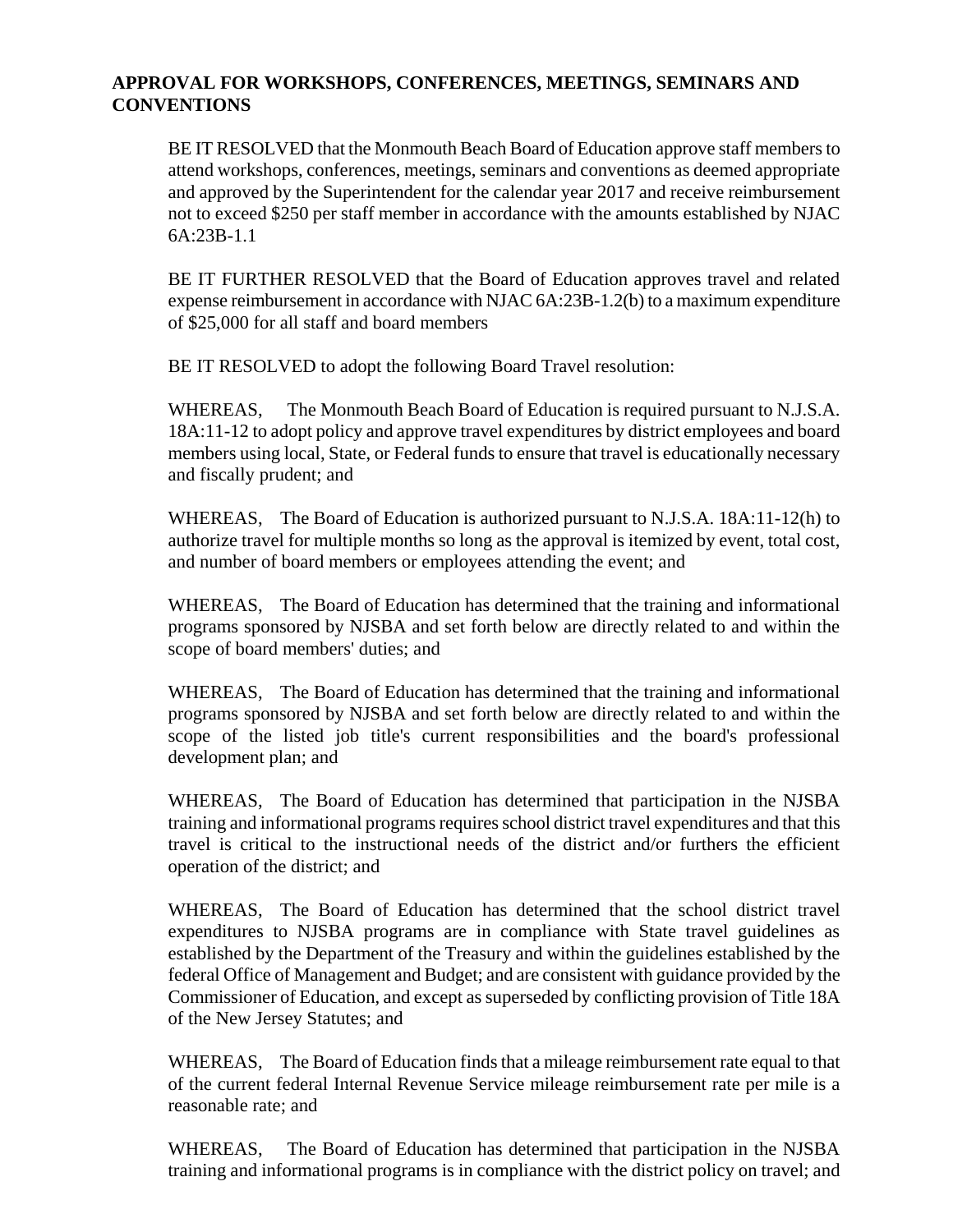WHEREAS, Reimbursement for lodging and meals for overnight travel after September 1 will be approved with a Commissioner waiver; therefore be it

RESOLVED, That the Board of Education hereby approves the attendance of the listed number of school board members and district employees at the listed NJSBA training and informational programs, and the costs of attendance including all registration fees, and statutorily authorized travel expenditures, provided that such expenditures are within the annual maximum travel expenditure amount; and, be it further

RESOLVED, That the Monmouth Beach Board of Education authorizes in advance, as required by statute, attendance at the following NJSBA training programs and informational events:

# **CODE OF ETHICS - TRAINING**

BE IT RESOLVED, that the Board of Education Members will have the required Board of Ethics Training session as required under N.J.A.C. 6:3-1.3 and N.J.A.C.6A:30.

RESOLVED, that the New Jersey School Boards Association "Code of Ethics" shall be considered the official Code of Ethics of the Monmouth Beach Board of Education:

## **CODE OF ETHICS**

a. I will uphold and enforce all laws, state board rules and regulations, and court orders pertaining to schools. Desired changes should be brought about only through legal and ethical procedures.

b. I will make decisions in terms of the educational welfare of children and will seek to develop and maintain public schools which meet the individual needs of all children regardless of their ability, race, creed, sex or social standing.

c. I will confine my Board action to policy-making, planning, and appraisal, and I will help to frame policies and plans only after the board has consulted those who will be affected by them.

d. I will carry out my responsibility, not to administer the schools, but, together with my fellow Board members, to see that they are well run.

e. I will recognize that authority rests with the Board of Education and will make no personal promises nor take any private action which may compromise the Board.

f. I will refuse to surrender my independent judgment to special interest or partisan, political groups or to use the schools for personal gain or for the gain of friends.

g. I will hold confidential all matters pertaining to the schools which, if disclosed, would needlessly injure individuals or the schools. But in all other matters, I will provide accurate information and, in concert with my fellow Board members, interpret to the staff the aspirations of the community for its schools.

h. I will vote to appoint the best qualified personnel available after consideration of the recommendation of the chief administrative officer.

i. I will support and protect school personnel in proper performance of their duties.